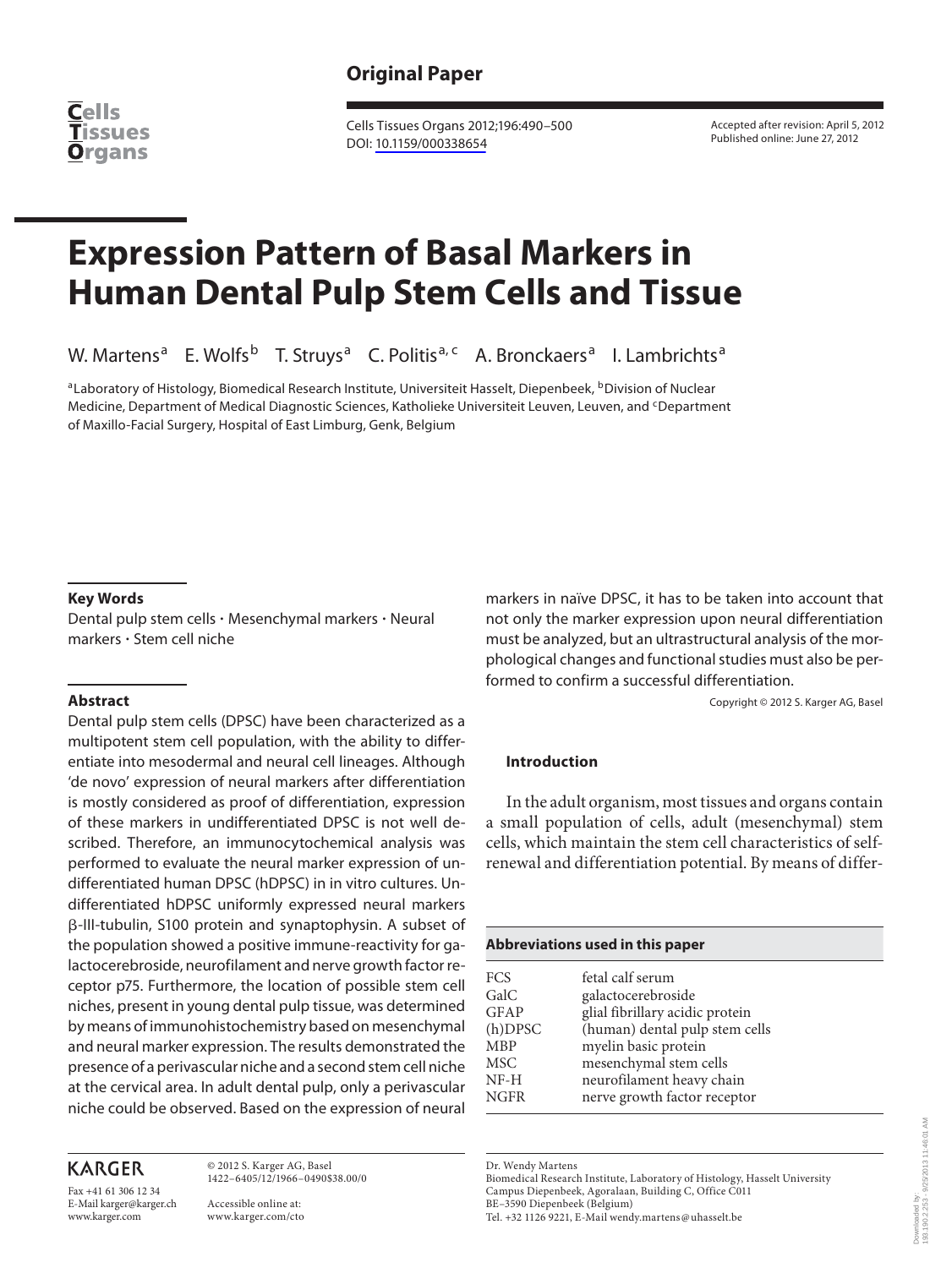entiation, more committed progenitor cells can be generated along multiple lineages [Weissman, 2000]. Overall, adult stem cells remain quiescent within the adult tissue, but they are able to respond to injury and play an essential role in tissue repair processes. The maintenance and regulation of a quiescent stem cell population is tightly controlled by the local microenvironment of the host tissue.

 Recently, it has been confirmed that a stem cell population is present inside the dental pulp. Evidence can be found in a study from Tecles et al. [2005] in which a migration of cells from perivascular regions was observed after pulp-capping procedures. These migrating cells played a role in reparative dentinogenesis and dentin bridge formation. Migration of stem cells to the site of injury for differentiation into odontoblast-like cells is an important event for cell recruitment during regeneration [Tecles et al., 2005; Sloan and Smith, 2007]. Another attempt to identify a stem cell niche inside dental pulp tissue was performed via immunohistochemical analysis in situ. By using a combination of markers (stem cell marker Stro-1, the perivascular cell marker CD146, alpha smooth-muscle actin and the pericyte-associated antigen 3G5) it was suggested that a population of dental pulp stem cells (DPSC) may reside in the perivascular niche within the adult pulp [Shi and Gronthos, 2003; Shi et al., 2005; Sloan and Smith, 2007]. However, further research is necessary to determine if other stem cell niches could be present within dental pulp tissue.

 Several stem cell populations residing in dental tissues have been identified during the last 10 years. Gronthos et al. [2000] were the first to isolate and characterize the DPSC from human dental pulp tissue. Other stem cell populations in the tooth and surrounding tissues have been characterized since: periodontal ligament stem cells, stem cells from human exfoliated deciduous teeth, stem cells from apical papilla and dental follicle precursor cells [Miura et al., 2003; Seo et al., 2004; Morsczeck et al., 2005; Sonoyama et al., 2006]. DPSC are described as being a highly clonogenic and proliferative adult stem cell type with the capability of forming a dentin-pulp-like complex in vitro and in vivo [Gronthos et al., 2000; 2002]. They are an adherent fibroblast-like cell type, expressing commonly used mesenchymal stem cell markers such as CD29, CD44, CD105, CD146 and Stro-1. After induction with the appropriate media, DPSC possess a multilineage differentiation potential towards adipogenic, chondrogenic and osteogenic lineages [Struys et al., 2010]. Furthermore, differentiation into odontogenic, myogenic, angiogenic and neurogenic lineages in vitro and in vivo have been described [Gronthos et al.,

2000; Nosrat et al., 2004; Laino et al., 2005; d'Aquino et al., 2007; Arthur et al., 2008; Huang et al., 2008; Stevens et al., 2008; Karaoz et al., 2010]. A recent study shows that human DPSC (hDPSC) are able to differentiate in vitro into odontoblast-like cells producing a mineralized extracellular matrix possessing the molecular and mineral characteristics of dentin in vivo [About et al., 2000]. Since DPSC can be easily isolated and expanded in vitro and they are able to undergo differentiation into several lineages, they are a very promising stem cell population for future regeneration studies. Furthermore, human third molars are frequently removed for orthodontic or therapeutic reasons, being an easily accessible source of adult stem cells.

 Before investigating the multilineage differentiation potential of DPSC, an overview of marker expression in undifferentiated DPSC is indispensable. Most studies analyze the expression of specific markers to assess the success of differentiation. During the last several years, the neural differentiation potential of mesenchymal stem cells has been widely investigated in order to find new stem-cell-based therapies in central and/or peripheral nervous disorders. DPSC are much like mesenchymal stem cells (MSC) and their multilineage differentiation potential and easy accessibility make them good candidates for cellular-based therapies. However, little is known about the basal expression levels of mesenchymal and neural marker in undifferentiated DPSC. Therefore, this study will focus on the expression of mesenchymal and neural markers in undifferentiated/naïve hDPSC both in vitro and in situ.

## **Materials and Methods**

#### *Isolation and Cell Culture of Stem Cells from Dental Pulp Tissue*

 Normal human third molars were collected from patients (18–24 years old) at the Ziekenhuis Oost Limburg, Genk, Belgium with the patients' informed consent. Teeth were fractured mechanically and pulp tissue was isolated and collected in culture medium consisting of alpha Minimal Essential Medium (GIBCO Invitrogen Corp., Paisley, Scotland, UK) supplemented with 10% heat-inactivated fetal calf serum (FCS) (Biochrom AG, Berlin, Germany), 2 mM L-glutamine, 100 U/ml penicillin and 100 μg/ml streptomycin (GIBCO Invitrogen Corp.). Dental pulp was cut into pieces of 1 mm<sup>3</sup>, transferred to a 6-well plate containing culture medium and cultured via the explant method. The explants were kept in culture for 14 days to allow cells to grow out of the explants. Cells were cultured at 37 ° C in a humidified atmosphere containing 5%  $CO<sub>2</sub>$  with a change of medium twice a week. After 14–21 days, confluency was reached and cells were subcultured.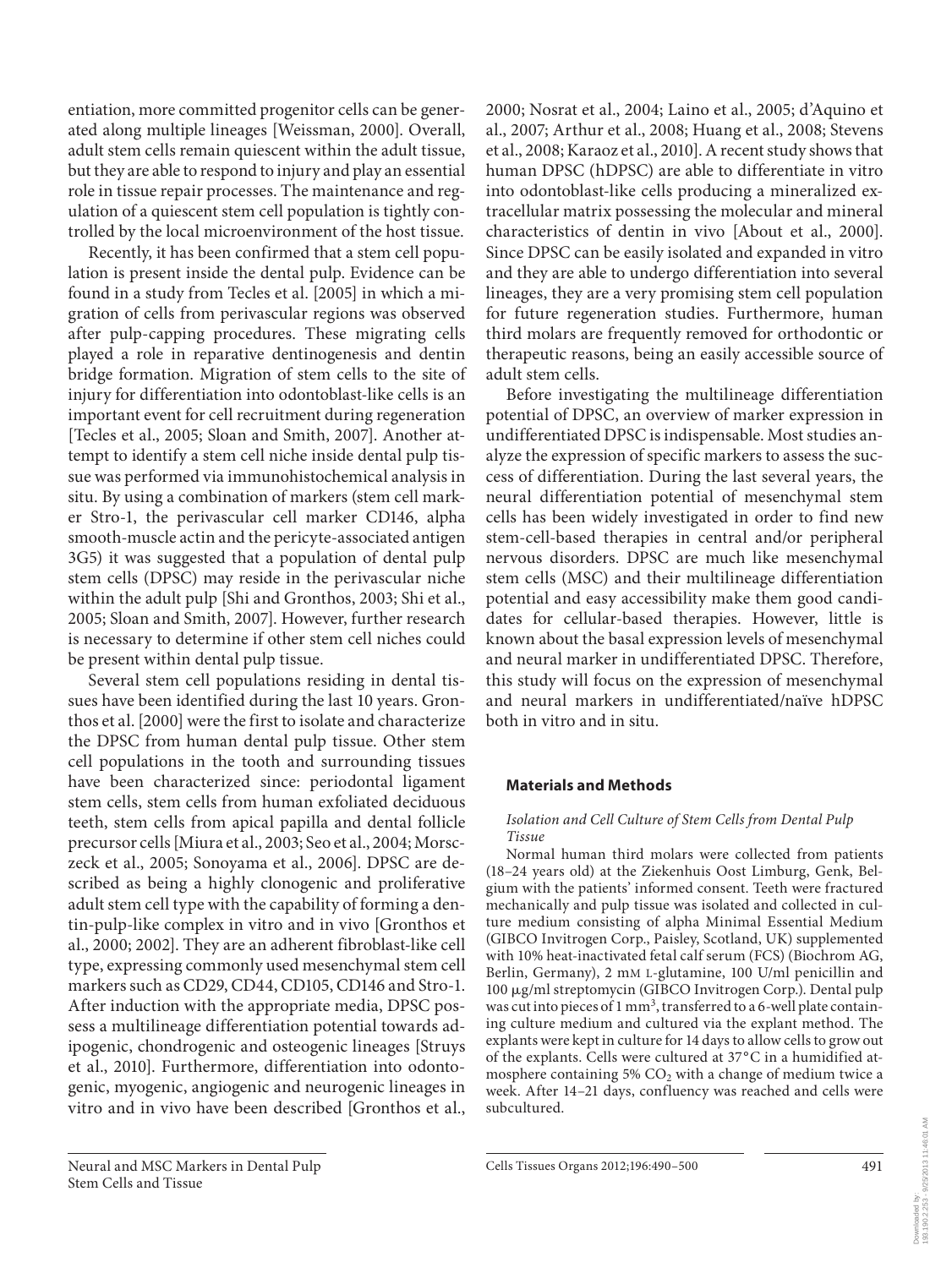#### *Immunocytochemistry*

 To determine the expression profile of mesenchymal and neural markers in DPSC cultures, cells of passage 2–3 were seeded onto glass coverslips  $(5,000 \text{ cells/cm}^2)$  and stained with the peroxidase-based EnVision System® (DakoCytomation, Glostrup, Denmark). The expression of commonly used mesenchymal markers (CD29, CD44, CD105, CD117, CD146 and Stro-1), early neural markers (nestin and vimentin), neuronal markers  $[\beta$ -III– tubulin, nerve growth factor receptor p75 (NGFRp75), neurofilament heavy chain (NF-H) and synaptophysin], oligodendroglial markers [galactocerebroside (GalC) and myelin basic protein (MBP)] and astroglial markers [S100 protein and glial fibrillary acidic protein (GFAP)] was evaluated. When confluent, cells were fixed with paraformaldehyde 4% for 20 min and washed with PBS. When necessary, cells were permeabilized with Triton-X 0.05% for 30 min at 4° C and washed with PBS. To block nonspecific binding sites, cells were incubated with 10% normal goat serum or normal donkey serum at room temperature for 20 min. After washing with PBS, cells were incubated with primary antibody (table 1) for 1 h, followed by incubation with goat antimouse, goat anti-rabbit, or donkey anti-goat horseradish peroxidase-conjugated secondary antibodies for 30 min. To visualize the peroxidase, diaminobenzidine chromogenic substrate was used. Cells were counterstained with Mayer's hematoxylin and mounted using an aqueous mounting medium (Aquatex; Merck, Darmstadt, Germany). The immune-reactivity of the cells was observed using a photomicroscope equipped with an automated camera (Nikon Eclipse 80i; Nikon Co., Japan).

#### *Fluorescent-Activated Cell Sorting Analysis*

Cells at passage 2-3 were seeded in  $25$ -cm<sup>2</sup> culture flasks and were harvested when 70–80% confluency was reached. Cells were first fixed and then permeabilized with the cytofix/cytoperm kit (Becton-Dickinson, San Jose, Calif., USA) according to the protocol provided by the manufacturer; 50,000 cells were then washed once with PBS containing 2% FCS and were incubated with primary antibody (table 1) for 60 min at room temperature. As a negative control for nonspecific background staining, appropriate isotype controls were also included in the study. Thereafter, the cells were washed 3 times with PBS and incubated with secondary antibody PE-labeled anti-mouse IgG (Invitrogen) for 30 min at room temperature. Samples were analyzed on a FACScalibur flow cytometer equipped with CellQuest software (Becton-Dickinson). Ten thousand cells were included in the study.

#### *Immunohistochemistry*

 Immunohistochemical analysis was performed on young dental pulp tissue using an indirect visualization system, based on a peroxidase-labeled polymer (Dako EnVision System). Young dental pulp tissue was isolated from teeth showing less than 50% root formation. After fixation, paraffin-embedded sections  $(7 \mu m)$ were deparaffinized and then microwaved in 10 mM citrate buffer pH 6.0 and endogenous peroxidase activity was quenched with  $0.5\%$   $\mathrm{H}_2\mathrm{O}_2$ . Nonspecific binding sites were blocked with 10% normal goat serum. Sections were then stained with mouse or rabbit primary antibodies for 1 h (table 1) followed by incubation with a peroxidase-labelled polymer conjugated to a goat anti-mouse or goat anti-rabbit secondary antibody for 30 min and subsequently visualized using diaminobenzidine chromogenic substrate. Sections were counterstained with Mayer's hematoxylin, cover-

**Table 1.** Primary antibodies for immunocytochemistry and immunohistochemistry

|                  | Species | Dilution | Company            |
|------------------|---------|----------|--------------------|
| MSC markers      |         |          |                    |
| CD29             | mouse   | 1:35     | Abcam              |
| CD44             | mouse   | 1:200    | Abcam              |
| CD105            | mouse   | 1:100    | Abcam              |
| CD117            | rabbit  | 1:100    | Santa Cruz         |
| CD146            | rabbit  | r.t.u.   | Abcam              |
| Stro-1           | mouse   | 1:50     | R&D systems        |
| Neural markers   |         |          |                    |
| β-III-tubulin    | mouse   | 1:2000   | Sigma Aldrich      |
| GalC             | mouse   | 1:20     | Dr. V.W. Yong Cal- |
|                  |         |          | gary               |
| GFAP             | mouse   | 1:200    | NovoCastra         |
| NGFRp75          | mouse   | 1:50     | Dakocytomation     |
| <b>MBP</b>       | mouse   | 1:200    | Serotec            |
| $NF-H$           | mouse   | 1:100    | Dakocytomation     |
| S <sub>100</sub> | rabbit  | 1:400    | Dakocytomation     |
| Synaptophysin    | mouse   | 1:20     | Dakocytomation     |
| Other markers    |         |          |                    |
| Cytokeratin      | mouse   | r.t.u.   | Dakocytomation     |
| Nestin           | mouse   | 1:500    | Chemicon           |
| Vimentin         | mouse   | 1:500    | Dakocytomation     |

**Table 2.** Composition of PCR reaction mix

| PCR mix per sample, $\mu$ l |      |  |
|-----------------------------|------|--|
| $10\times$ PCR buffer       | 2.5  |  |
| Forward primer, $25 \mu M$  |      |  |
| Reverse primer, 25 µM       |      |  |
| $dNTPs$ , $2 mM$            | 0.25 |  |
| Taq polymerase, $1 U/\mu l$ | 0.75 |  |
| MilliO                      | 19.1 |  |
| cDNA                        |      |  |
|                             |      |  |

slipped with an aqueous mounting medium and examined using a photomicroscope equipped with an automated camera (Nikon Eclipse 80i; Nikon Co.).

#### *RNA Extraction – cDNA Synthesis – RT- PCR*

 Total RNA of hDPSC from passage 2 was isolated using the RNeasy Plus Mini kit (Qiagen, Venlo, The Netherlands) following the manufacturer's protocol. This kit ensures additional elimination of genomic DNA. The concentration and purity of total RNA was determined by measuring the optical density at 260 nm and the 260 nm/280 nm ratio using the NanoDrop ND-1000 spectrophotometer (Thermo Fisher Scientific, Waltham, Mass., USA).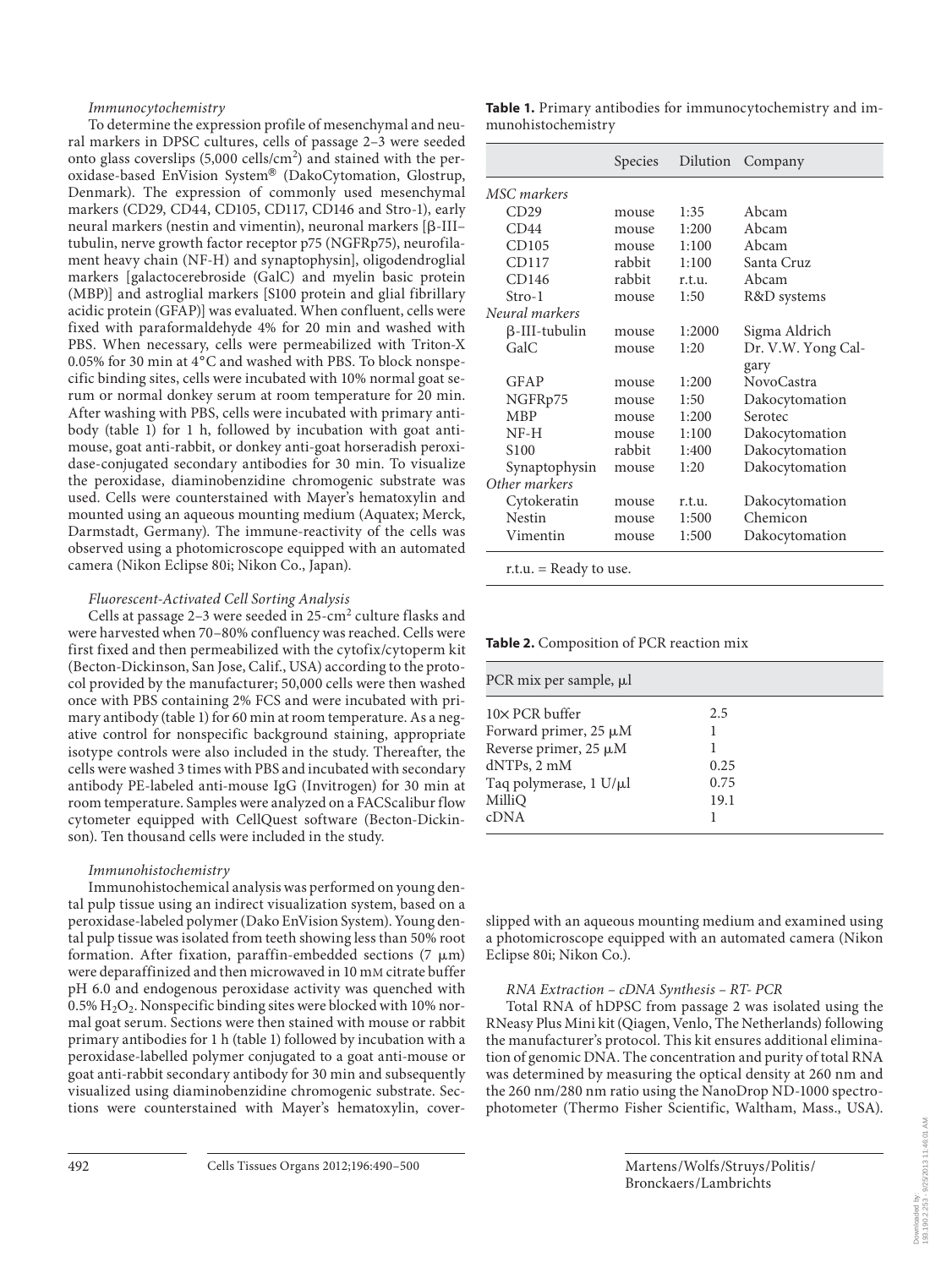| Gene                 | Forward primer (5'-3')     | Reverse primer $(5' - 3')$      | Tm<br>$\rm ^{\circ}C$ | Product<br>length, bp |
|----------------------|----------------------------|---------------------------------|-----------------------|-----------------------|
| Neural markers       |                            |                                 |                       |                       |
| <b>B-III-tubulin</b> | CAT-CCA-GAG-CAA-GAA-CAG-CA | GCC-TGG-AGC-TGC-AAT-AAG-AC      | 56                    | 566                   |
| GalC                 | GCC-AAG-CGT-TAC-CAT-GAT-TT | GCA-GAG-ATG-GAC-TCC-CAG-AG      | 58                    | 161                   |
| GFAP                 | GCC-AAG-CCA-GAC-CTC-ACC-GC | GTG-TCC-AGG-CTG-GTT-TCT-CGA-ATC | 60                    | 509                   |
| <b>MBP</b>           | CCC-CGT-AGT-CCA-CTT-CTT-CA | TCC-CTT-GAA-TCC-CTT-GTG-AG      | 56                    | 178                   |
| $NF-H$               | AGG-AAC-CAG-ATG-ATG-CCA-AG | TGG-AGG-CTT-GCT-GTC-TTT-TT      | 58                    | 233                   |
| S <sub>100</sub>     | TGA-TCC-AGA-AGG-AGC-TCA-CC | CCC-TTG-AGG-GCT-TCA-TTG-TA      | 56                    | 160                   |
| Other markers        |                            |                                 |                       |                       |
| Nestin               | AAC-AGC-GAC-GGA-GGT-CTC-TA | TTC-TCT-TGT-CCC-GCA-GAC-TT      | 56                    | 220                   |
| Vimentin             | GAG-AAC-TTT-GCC-GTT-GAA-GC | TCC-AGC-AGC-TTC-CTG-TAG-GT      | 56                    | 170                   |
| Housekeeping genes   |                            |                                 |                       |                       |
| $\beta$ -Actin       | AAA-TCT-GGC-ACC-ACA-CCT-TC | AGA-GGC-GTA-CAG-GGA-TAG-CA      | 56                    | 185                   |
| β2 microglobulin     | CTC-ACG-TCA-TCC-AGC-AGA-GA | CGG-CAG-GCA-TAC-TCA-TCT-TT      | 56                    | 213                   |
| $GUS \beta$          | AGC-CAG-TTC-CTC-ATC-AAT-GG | GGT-AGT-GGC-TGG-TAC-GGA-AA      | 56                    | 160                   |

700 ng of total RNA was reverse transcribed into cDNA according to the manufacturer's instructions for the Reverse Transcription System (Promega, Leiden, The Netherlands). Samples were stored at -80°C for further analysis. RT-PCR was performed by means of Taq DNA polymerase (1 U/µl; Roche Diagnostics, Vilvoorde, Belgium) (table 2). PCR reactions were performed by a BioRad Thermal cycler (Biorad, Hercules, Calif., USA) under the following conditions: a denaturation step at 94°C for 5 min was followed by amplification over 35 cycles of denaturation (94°C for 1 min), annealing (temperature dependent on the primers for 60 s) and elongation (72°C for 2 min). Sequences of the primers (Eurogentec S.A. Seraing, Belgium) can be found in table 3. The housekeeping genes b-actin, GusB and b2-microglobulin were used as a control for the PCR reaction. PCR products were separated on a 1.5% agarose gel (Invitrogen, Merelbeke, Belgium) and visualized with gel red.

## **Results**

## *Characterization of Human Dental Pulp Stem Cells*

 Cultures of hDPSC were isolated via the explant culture methods, in which cells were allowed to grow out of the explants (fig. 1a). When confluency was reached, hDPSC were subcultured. In vitro, hDPSC comprised a heterogeneous cell population containing cells with a polygonal or spindle-shaped (fibroblast-like) morphology. Cells were adherent to a plastic surface and formed colonies in vitro (fig. 1b-d). Furthermore, hDPSC were capable of differentiating into adipocytes, chondrocytes and osteoblasts when grown under the appropriate culture conditions (data not shown).

 To evaluate the expression pattern of classical mesenchymal surface markers in vitro, an immunocytochemical staining for CD29, CD44, CD105, CD117, CD146 and Stro-1 was performed. hDPSC uniformly showed a positive immune-reactivity for these mesenchymal markers. However, Stro-1 expression was only found in a subset of the cell population. After manual counting, 5.8% of the cell population was Stro-1-positive (fig. 2f, arrows).

 *Neural Marker Expression of Undifferentiated hDPSC*  RT-PCR was performed to determine the transcript levels of neural markers in undifferentiated hDPSC. hDPSC were shown to possess neural genes  $\beta$ -III-tubulin, GalC, S100 and NF-H at the mRNA level. No transcripts of GFAP and MBP were detected in undifferentiated hDPSC (data not shown). Furthermore, levels of nestin and vimentin, which are early neural markers, were found ( $fig. 3B$ ).

 At the protein level, similar results were observed. Immunocytochemical analysis revealed that hDPSC stained uniformly for the neural markers  $\beta$ -III-tubulin, S100 and synaptophysin and for the early markers nestin and vimentin (fig. 3A: g, h). After manual counting, 4.07% of the cell population was NGFRp75-positive (fig. 3A: f, arrows). No GFAP and MBP expression was found (data not shown). Flow cytometric analysis of hDPSC confirmed that almost all hDPSC expressed  $\beta$ -III-tubulin, GalC, nestin and vimentin, while only 42.27% cells were positive for NF-H ( $fig. 3C$ ).

Downloaded by:

Downloaded by:<br>193.190.2.253 - 9/25/2013 11:46:01 AM 193.190.2.253 - 9/25/2013 11:46:01 AM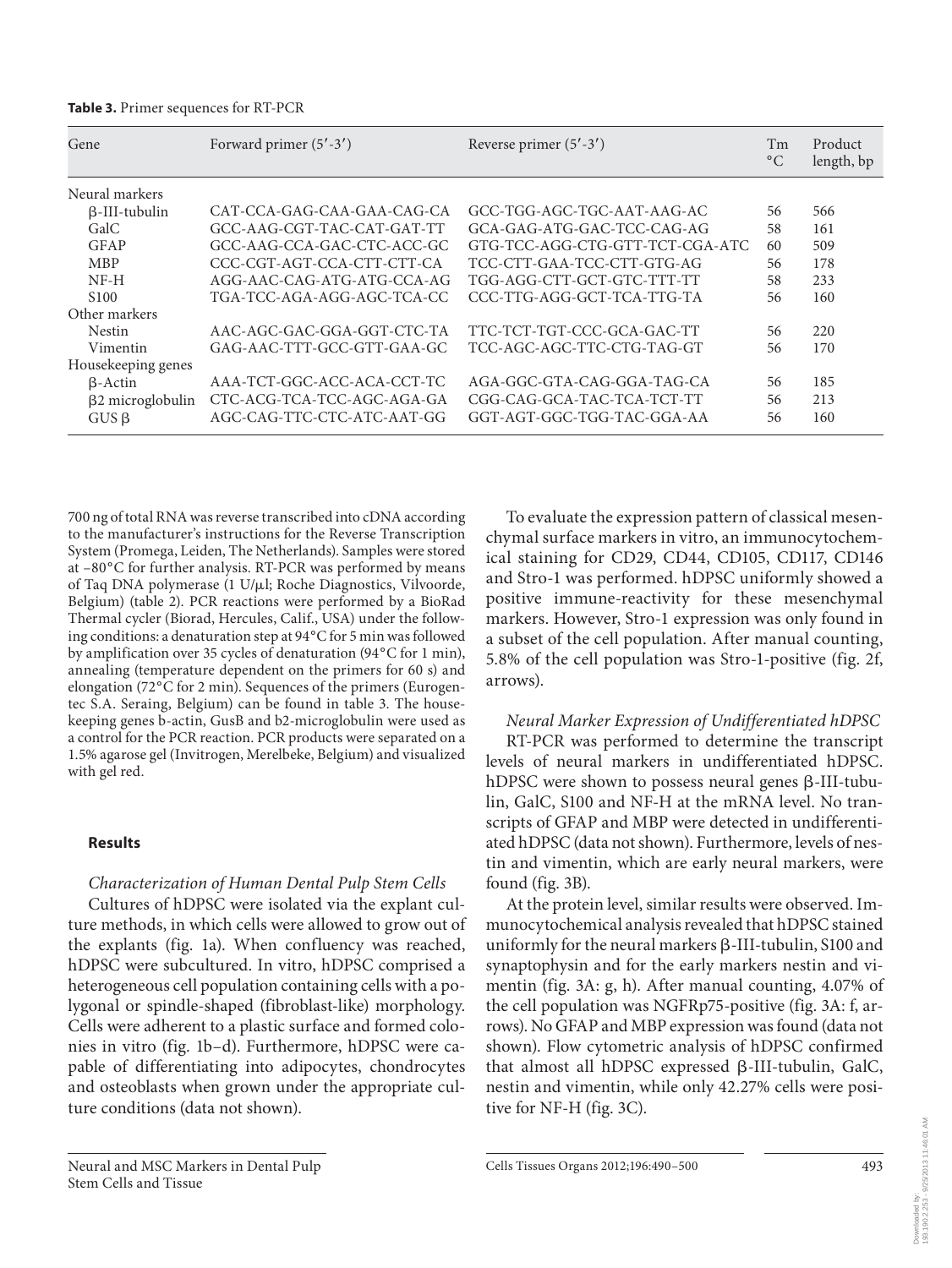

**Fig. 1.** Phase-contrast images of in vitro cultures of hDPSC. **a** hDPSC were cultured via the explant method. Cells grew out of pulp tissue explants on plastic substrates. **b–d** Isolated cells displayed a flattened polygonal morphology and were capable of forming colonies in vitro. **a**, **b**, **d** Scale bar = 200  $\mu$ m. **c** Scale bar =  $50 \mu m$ .



**Fig. 2.** Analysis of mesenchymal marker expression in undifferentiated hDPSC. **a–e** hDPSC stained uniformly for CD29, CD44, CD105, CD146 and CD117. **f** Stro-1 expression was only found in part of the population (5.8%; SD 2.2%). Scale bar = 50  $\mu$ m.

# *Expression of Mesenchymal and Neural Markers in*

*Dental Pulp Tissue – Immunohistochemical Analysis*  Immunohistochemical stainings on human dental pulp tissue were performed to evaluate the expression pattern of mesenchymal and neural markers in young dental pulp tissue. Young dental pulp tissue was isolated from teeth showing less than 50% root formation. The mesenchymal markers CD29, CD44, CD117, CD146 and Stro-1 were expressed throughout the whole tissue with a more pronounced expression of CD29, CD44 and CD146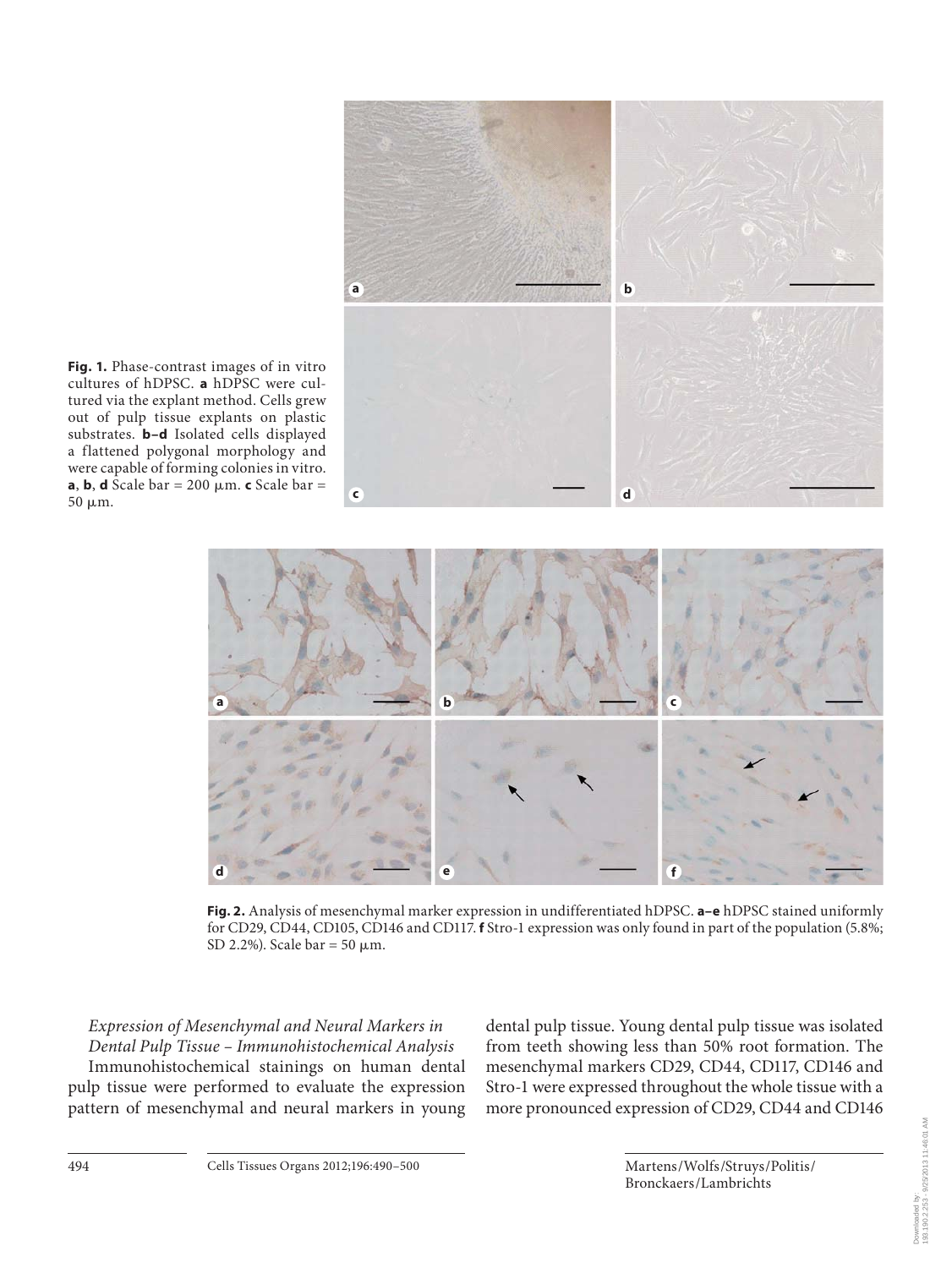

**Fig. 3.** Expression profile of neural markers. **A** Immunohisto $chemical$  staining of hDPSC. hDPSC stained uniformly for  $\beta$ -IIItubulin (a), S100 (b) and synaptophysin (c). Only a fraction of the cells expressed GalC (92.3%) (d), neurofilament (42.27%) (e) and NGFRp75 (4.07%) (**f**). Nestin (**g**) and vimentin (**h**) expression was observed in all hDPSC. Scale bar =  $50 \mu m$ . **B** Expression of neural

genes at the mRNA levels in hDPSC. **C** Flow cytometric analysis of neurobasal marker expression in hDPSC. Red: isotype control. Purple: expression of the specific protein. Flow cytometric analy $s$ is confirmed that almost all hDPSC expressed  $\beta$ -III-tubulin, GalC, nestin and vimentin, while only 42.27% cells were positive for NF-H.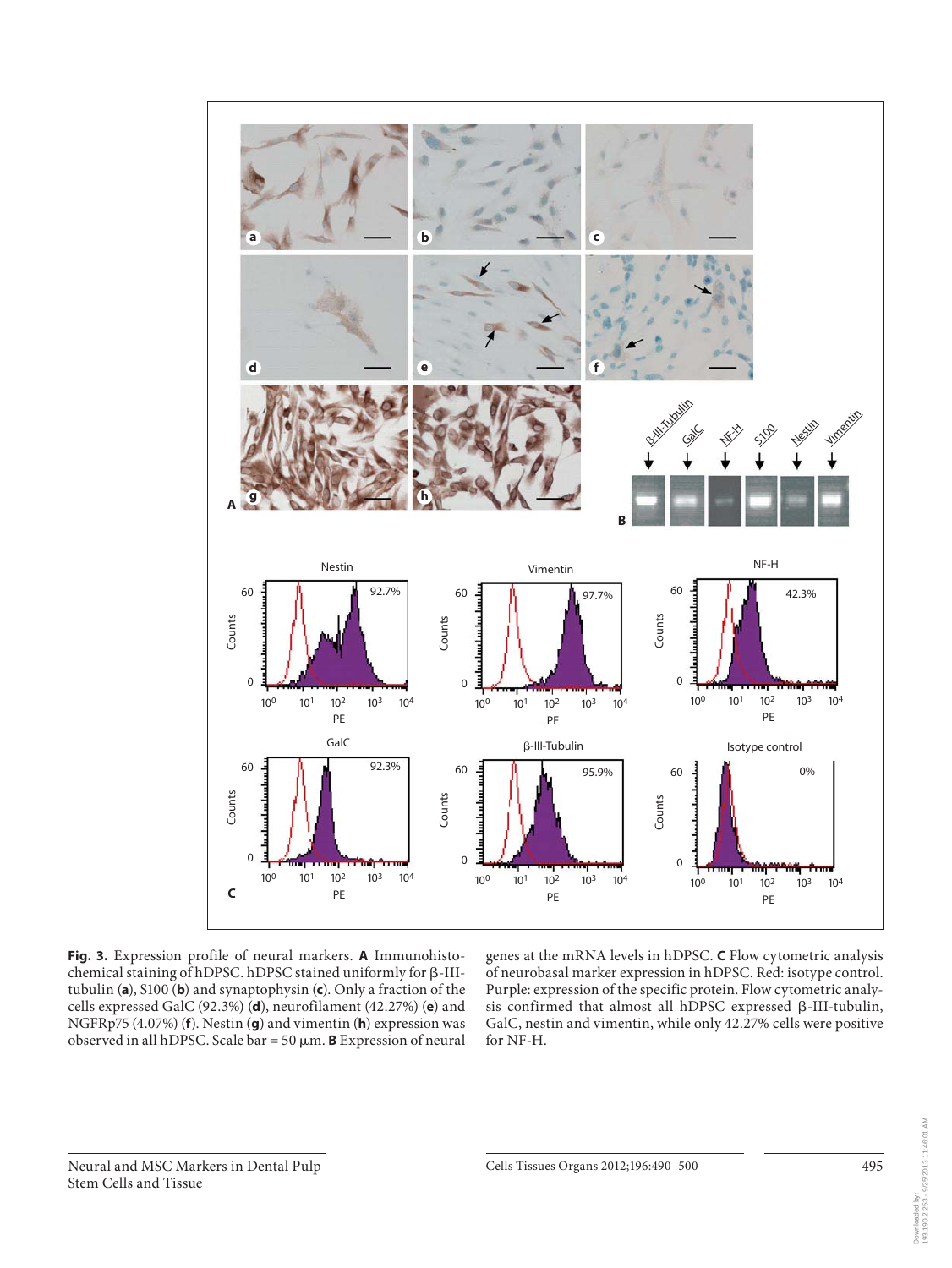at the cementum-enamel border and CD29+ cells at the apical region of the pulp tissue as shown in figure 4a-i. Furthermore, an increase of cells positively stained for CD29, CD44 and CD146 was observed at the cervical area towards the center of the tissue and towards the apical region of the dental pulp tissue. The pattern was most obvious after staining with anti-CD44 (fig. 4d). Upon staining with anti-CD105, a weak immune-reactivity was observed throughout the tissue (fig. 4l-m). In addition, dental pulp tissue was homogenously stained with antinestin, anti-vimentin and anti-S100 (fig. 5a-c). Cells positive for  $\beta$ -III-tubulin and NGFRp75 were mainly found at the subodontoblast zone. In the central part of the tissue, the expression of both markers was related to neural structures. Nerve fibers were also positively stained with anti-neurofilament, anti-MBP and anti-synaptophysin which was comparable with NGFRp75 staining (fig. 5dh). In contrast to the in vitro cultures of hDPSC, no GalC+ cells were observed in the dental pulp tissue. Furthermore, no GFAP+ cells could be observed in the tissue, which is consistent with no GFAP+ cells present in in vitro cultures. At the apical region of dental pulp tissue, fragments of epithelial cells were seen which stained positive for cytokeratin (data not shown).

# **Discussion**

 Based on their ease of isolation and expansion in vitro, and multilineage differentiation potential both in vitro and in vivo, hDPSC have become a very promising alternative source of MSC for future regeneration studies during the last 10 years. The results of this study, concerning the isolation method and morphological appearance of hDPSC in vitro, are comparable with a previous study of our group [Struys et al., 2010]. hDPSC cultured via the explant method were described as being an adherent colony-forming cell type with a fibroblast-like morphology. The expression of the mesenchymal surface markers CD29, CD44, CD105, CD146, CD117 and Stro-1 was found in undifferentiated hDPSC. Furthermore, hDPSC possessed the ability to differentiate into cells of adipogenic, chondrogenic and osteogenic lineages as previously described in our laboratory [Struys et al., 2010].

 When investigating the neural differentiation potential of MSC, the success of differentiation is often based on the expression of certain neural markers like nestin, - -III-tubulin, neurofilament [Safford et al., 2002; Tropel et al., 2006; Alexanian et al., 2008; Arthur et al., 2008; Kiraly et al., 2009; Karaoz et al., 2010]. Although some

neural markers (e.g. β-III-tubulin; fig. 5) are highly expressed in neural structures within the pulp tissue, expression of these markers was also observed in the in vitro cultures. Nevertheless, the basal levels of neural marker expression in undifferentiated cells must be taken into account. Depending on the composition of the culture media, certain markers could already be expressed by the naïve stem cells. The study of Blondheim et al. [2006] reported the expression of neural genes in undifferentiated bone marrow MSC. In the culture media used, a high percentage of FCS combined with horse serum and epidermal growth factor supplement was present, possibly leading to the expression of nestin and neurofilament in naïve bone marrow MSC [Blondheim et al., 2006]. In the present study, undifferentiated hDPSC uniformly expressed  $\beta$ -III-tubulin, S100, synaptophysin, nestin and vimentin. Furthermore, a high percentage of the cell culture showed a positive immune-reactivity for GalC and NF-H. Apart from the expression of neural markers by hDPSC, several studies report the production and secretion of neurotrophic factors brain-derived neurotrophic factor, glial cell line-derived neurotrophic factor and NGF [Nosrat et al., 2001; Nosrat et al., 2004; Arthur et al., 2008; Apel et al., 2009]. It must be taken into account that dental pulp is derived from neural crest tissue, giving a predisposition of differentiation towards neural lineages. Nevertheless, by using low-serum-containing media, the expression of certain neural markers was lost in naïve DPSC [Karbanova et al., 2011]. Depending on the differentiation potential investigated, a good consideration of medium composition is obligatory. Using high serum levels and/or growth factor supplements in basal culture media could lead to an early expression of neural markers in naïve MSC. In this study, the dental pulp tissue stained negative for GalC in contrast to hDPSC in vitro. During cell culture, growth media containing high levels of serum (10% FCS) were used which could lead to the expression of GalC in hDPSC in vitro. Most likely, growth factors present in the serum could induce the expression of GalC in certain cells. This leads to the conclusion that careful consideration of medium composition or cell culture conditions is indeed needed for differentiation studies as certain cell culture conditions may interfere with the differentiation potential of hDPSC. As this study clearly demonstrated that undifferentiated hDPSC expressed neural markers such as  $\beta$ -III-tubulin, nestin, S100, synaptophysin, nestin and vimentin, when cultured in 10% FCS, these markers can never be used to confirm neural or glial differentiation of hDPSC. Therefore, besides the evaluation of marker expression before and after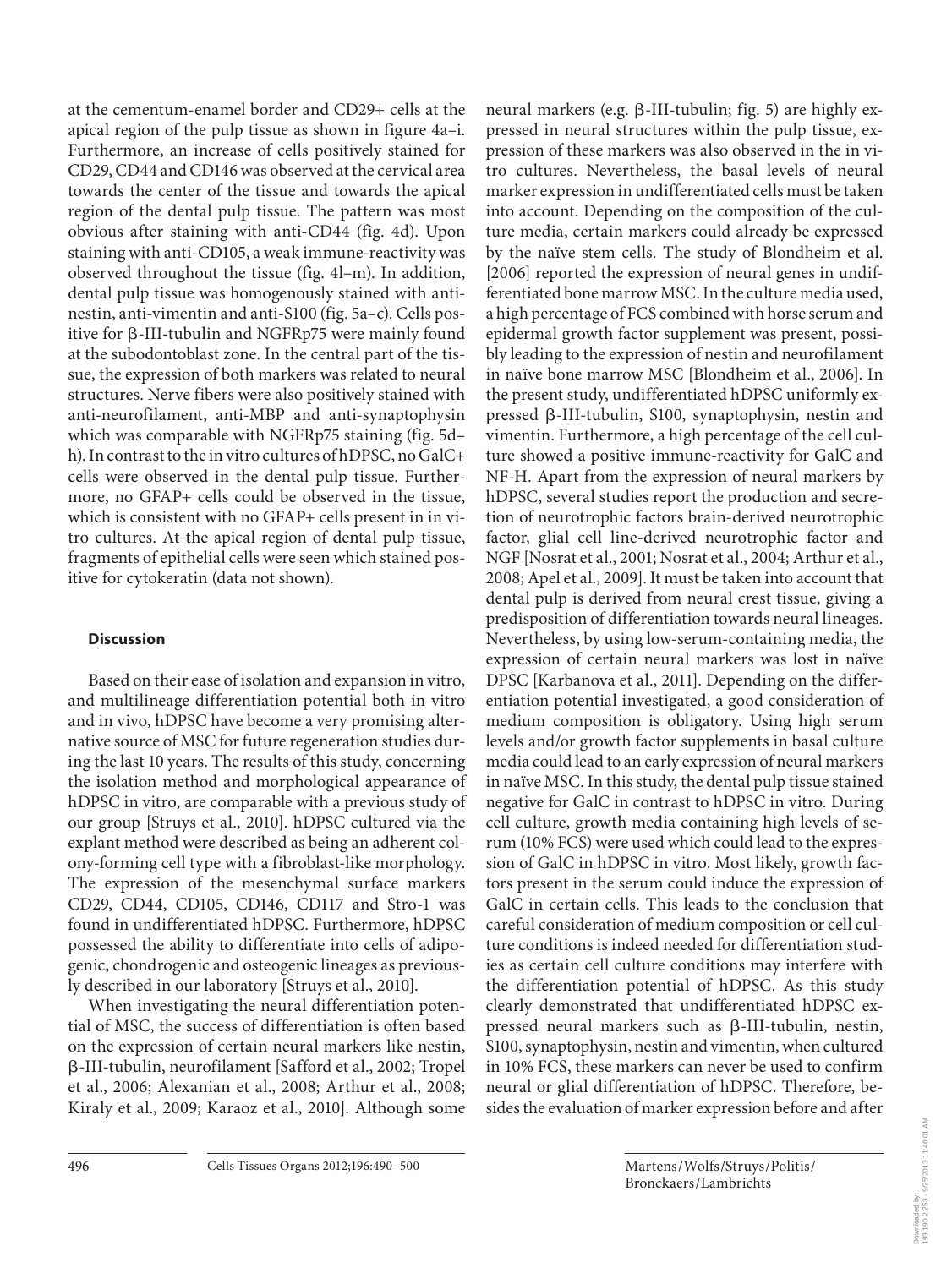

**Fig. 4.** Immunohistochemical staining of mesenchymal markers in human dental pulp tissue. Expression of the mesenchymal markers CD29 ( **a–c** ), CD44 ( **d–f** ), CD146 ( **g** , **i** ), CD117 ( **j** , **k** ), CD105 ( **l** , **m** ) and Stro-1 ( **n** , **o** ) was observed in dental pulp tissue. Arrows indicate a possible migration pattern ( **a** , **d** , **g** ). **a** , **d** , **g** , **j** , **l** Scale  $bar = 1,000 \mu m$ . **b**, **e**, **h**, **k**, **m-o** Scale bar = 50  $\mu$ m. **c**, **f**, **i** Scale bar = 200  $\mu$ m.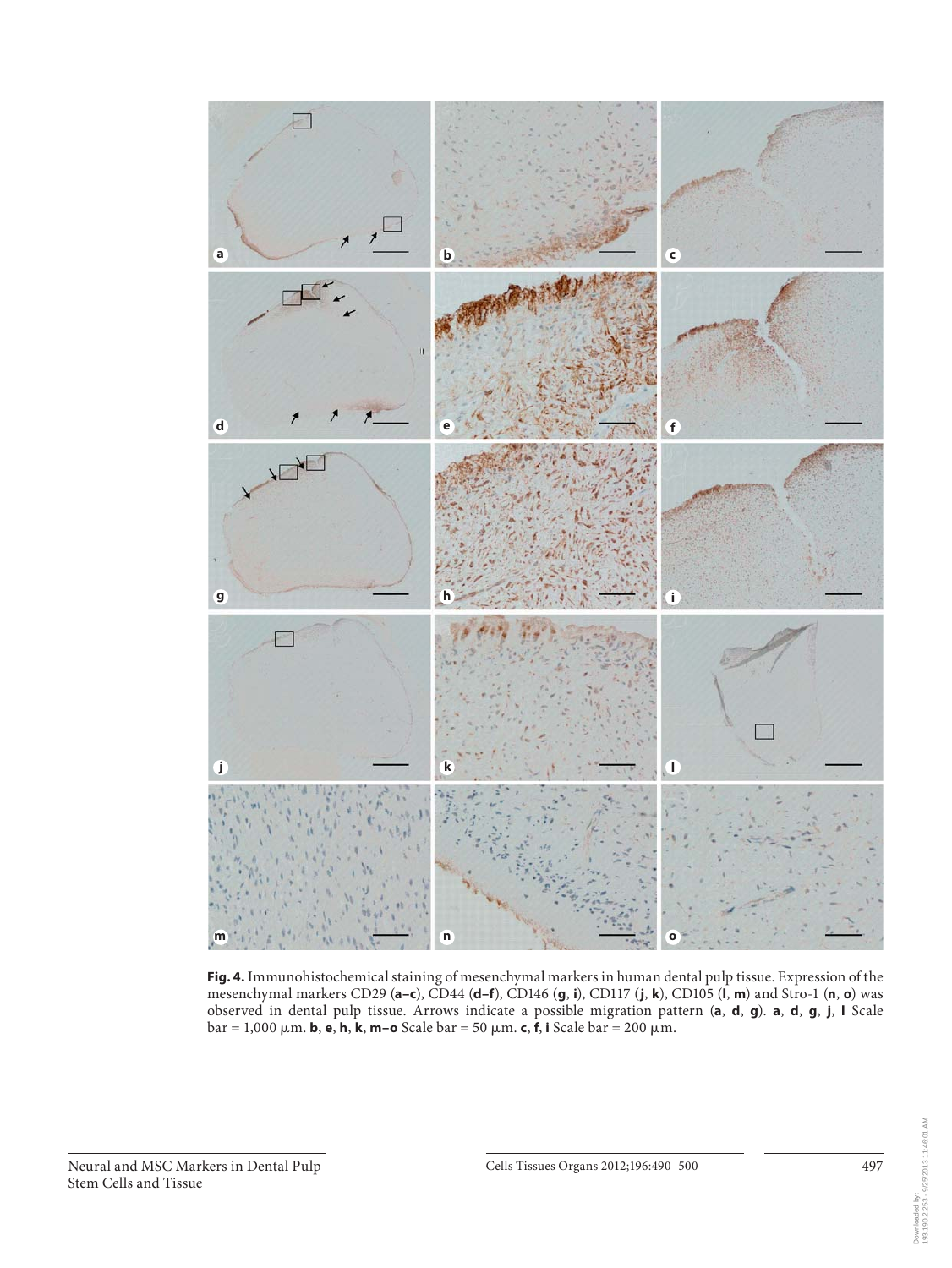

**Fig. 5.** Immunohistochemical staining of neural markers in human dental pulp tissue. A positive expression of the neural markers nestin (a), vimentin (b) and S100 (c) is found throughout the whole tissue. Expression of  $\beta$ -III-tubulin (d) and NGFRp75 (e) was observed at the subodontoblast zone. In the center of the tissue, the expression of both markers was related to neural structures. Nerve fibers were also immune-reactive for neurofilament (f), MBP (g) and synaptophysin (h). **a-c**, **f–h** Scale bar = 50  $\mu$ m. **d**, **e** Scale bar = 200  $\mu$ m.

differentiation studies, an ultrastructural analysis of the morphological changes and/or functional studies must be included in the experiments to confirm a really successful differentiation.

 Several studies report the presence of a perivascular niche of stem cells residing in the adult dental pulp [Shi and Gronthos, 2003; Tecles et al., 2005; Sloan and Smith, 2007]. By means of immunohistochemical analysis, the expression of various mesenchymal and neural markers was evaluated in young dental pulp tissue. Young dental pulp tissue was derived from teeth in a  $<$  50% root formation stage. As young dental pulp tissue, still being an immature tissue, was used for the immunohistochemical analysis, an overall expression of nestin and vimentin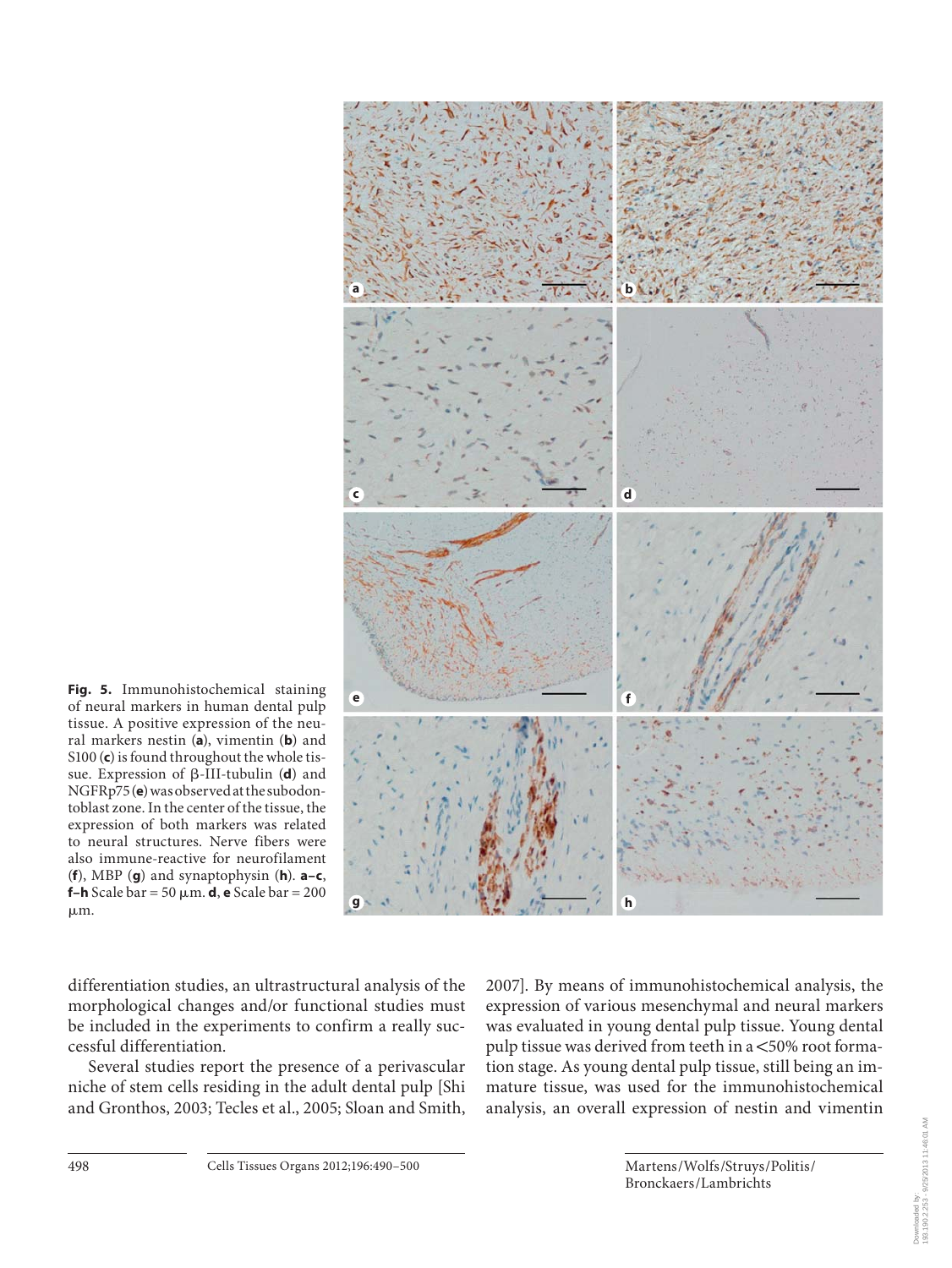was found. The results further demonstrated the presence of a perivascular stem cell niche and a second niche at the cementum-enamel border/cervical area. An increased amount of CD29+, CD44+ and CD146+ stained cells were observed from this cervical area towards the center of the pulp tissue and towards the apex. Although only a weak expression of CD105 was observed in our experiments, the study of Alongi et al. [2010] confirms our results in which a strong expression of CD105 was found in dental pulp tissue. Neural marker expression was mainly related to neural structures within the tissue. However, some cells residing in the subodontoblast zone stained positive for  $\beta$ -III-tubulin and NGFRp75. On the other hand, in adult pulp tissue, only a perivascular niche is present (data not shown). This leads to the conclusion that the niche at the cervical area is lost during maturation of the tissue. A possible explanation can be that this niche contains cells from the dental papilla which will migrate apically forming the apical papilla in a later stage. It is generally known that during tooth development, the dental papilla will contribute to tooth formation and converts to the pulp tissue inside the pulp chamber. As the root continues to develop, the location of the dental papilla becomes apical to the pulp tissue [Nanci, 2008]. A second explanation could be that being immature tissue, progenitor/stem cells are essential in the developmental processes of the tooth resulting in the presence of multiple niches including a stem cell niche at the cervical area. Once the tooth is fully matured, progenitor/stem cells are only required after injury to play a role in tissue repair processes, leading to less stem cell niches being necessary. The presence of a perivascular niche in adult dental pulp tissue was confirmed by previous studies [Shi and Gronthos, 2003; Tecles et al., 2005; Sloan and Smith, 2007]. Moreover, by using a combination of specific markers, Karbanova et al. [2011] suggested the idea of multiple stem cell niches present within the dental pulp, containing distinct multipotent DPSC. Further research is necessary to identify the exact location of the niches which could be helpful in understanding if the isolated multipotent stem cells are derived from one highly proliferative multipotent stem cell population or from committed progenitors belonging to distinct lineages.

### **Acknowledgements**

 The authors of the manuscript are very grateful to Marc Jans and Jeanine Santermans for their dedicated technical assistance. A.B. received a postdoctoral grant from the Fonds voor Wetenschappelijk Onderzoek-Vlaanderen.

#### **Disclosure Statement**

The funders had no role in study design, data collection and analysis, the decision to publish or preparation of the manuscript.

#### **References**

- About, I., M.J. Bottero, P. de Denato, J. Camps, J.C. Franquin, T.A. Mitsiadis (2000) Human dentin production in vitro. Exp Cell Res *258:* 33–41.
- Alexanian, A.R., D.J. Maiman, S.N. Kurpad, T.A. Gennarelli (2008) In vitro and in vivo characterization of neurally modified mesenchymal stem cells induced by epigenetic modi-Cells Dev *17:* 1123–1130.
- Alongi, D.J., T. Yamaza, Y. Song, A.F. Fouad, E.E. Romberg, S. Shi, R.S. Tuan, G.T. Huang (2010) Stem/progenitor cells from inflamed human dental pulp retain tissue regeneration potential. Regen Med *5:* 617–631.
- Apel, C., O.V. Forlenza, V.J. de Paula, L.L. Talib, B. Denecke, C.P. Eduardo, W.F. Gattaz (2009) The neuroprotective effect of dental pulp cells in models of Alzheimer's and Parkinson's disease. J Neural Transm *116:* 71–78.
- d'Aquino, R., A. Graziano, M. Sampaolesi, G. Laino, G. Pirozzi, A. De Rosa, G. Papaccio (2007) Human postnatal dental pulp cells co-differ-

entiate into osteoblasts and endotheliocytes: a Huang, G.T., W. Sonoyama, Y. Liu, H. Liu, S. pivotal synergy leading to adult bone tissue formation. Cell Death Differ *14:* 1162–1171.

- Arthur, A., G. Rychkov, S. Shi, S.A. Koblar, S. Gronthos (2008) Adult human dental pulp active neurons under appropriate environmental cues. Stem Cells *26:* 1787–1795.
- fiers and neural stem cell environment. Stem Blondheim, N.R., Y.S. Levy, T. Ben-Zur, A. Burshtein, T. Cherlow, I. Kan, R. Barzilai, M. Bahat-Stromza, Y. Barhum, S. Bulvik, E. Melamed, cells express neural genes, suggesting a neural predisposition. Stem Cells Dev *15:* 141–164.
	- Gronthos, S., J. Brahim, W. Li, L.W. Fisher, N. Cherman, A. Boyde, P. DenBesten, P.G. human dental pulp stem cells. J Dental Res *81:* 531–535.
	- Gronthos, S., M. Mankani, J. Brahim, P.G. Robey, S. Shi (2000) Postnatal human dental pulp stem cells (DPSCs) in vitro and in vivo. Proc Natl Acad Sci USA *97:* 13625–13630.
- Wang, S. Shi (2008) The hidden treasure in apical papilla: the potential role in pulp/dentin regeneration and bioroot engineering. J Endod *34:* 645–651.
- stem cells differentiate toward functionally Karaoz, E., B.N. Dogan, A. Aksoy, G. Gacar, S. Akyuz, S. Ayhan, Z.S. Genc, S. Yuruker, G. Duruksu, P.C. Demircan, A.E. Sariboyaci (2010) Isolation and in vitro characterisation of dental pulp stem cells from natal teeth. Histochem Cell Biol *133:* 95–112.
- D. Offen (2006) Human mesenchymal stem Karbanova, J., T. Soukup, J. Suchanek, R. Pytlik, D. Corbeil, J. Mokry (2011) Characterization of dental pulp stem cells from impacted third molars cultured in low serum-containing medium. Cells Tissues Organs *193:* 344–365.
- Robey, S. Shi (2002) Stem cell properties of Kiraly, M., B. Porcsalmy, A. Pataki, K. Kadar, M. Jelitai, B. Molnar, P. Hermann, I. Gera, W.D. Grimm, B. Ganss, A. Zsembery, G. Varga (2009) Simultaneous PKC and cAMP activation induces differentiation of human dental pulp stem cells into functionally active neurons. Neurochem Int *55:* 323–332.

 Neural and MSC Markers in Dental Pulp Stem Cells and Tissue

Downloaded by:

Downloaded by:<br>193.190.2.253 - 9/25/2013 11:46:01 AM 193.190.2.253 - 9/25/2013 11:46:01 AM